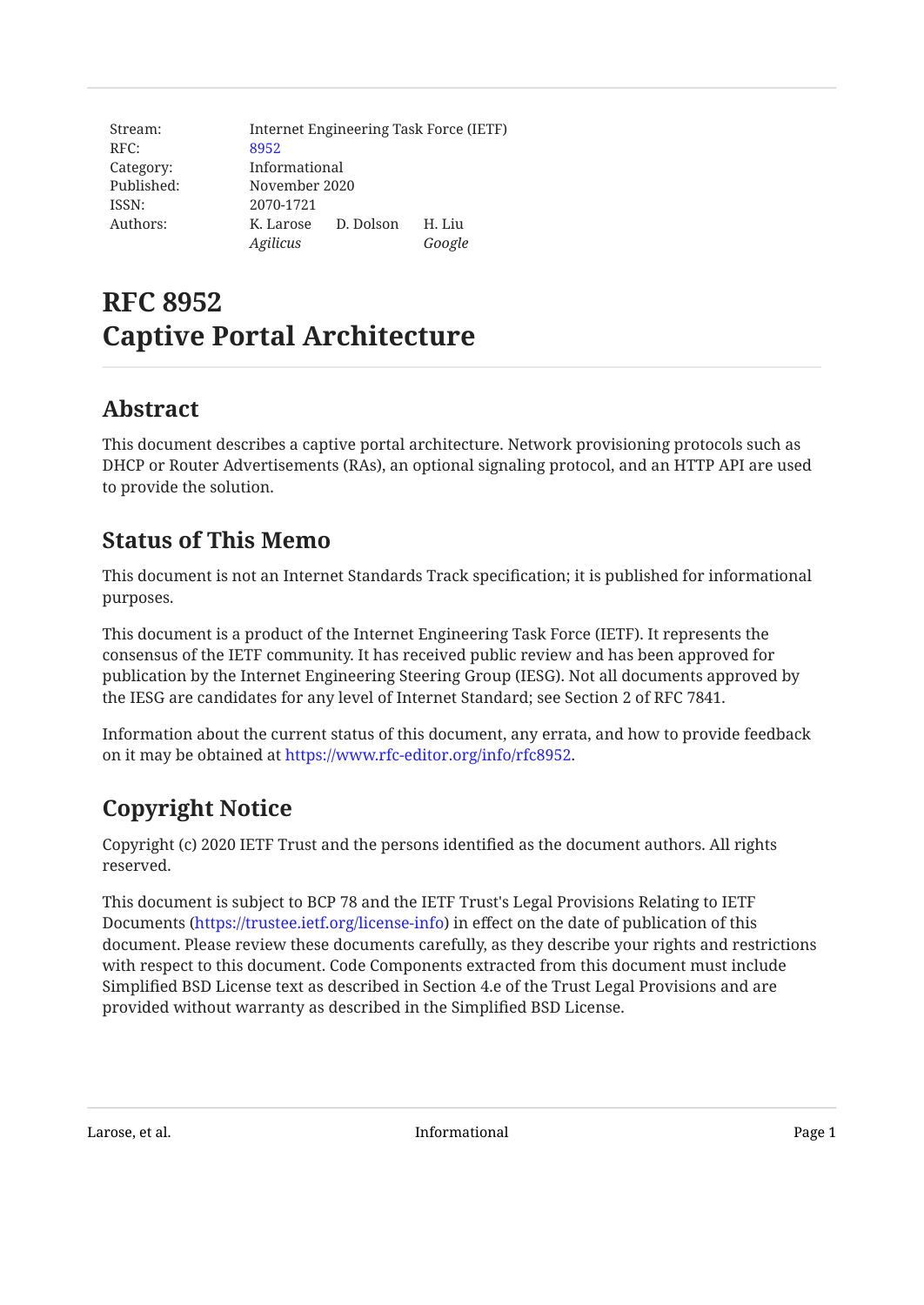# <span id="page-1-0"></span>**[Table of Contents](#page-1-0)**

- [1.](#page-2-0) [Introduction](#page-2-0)
	- [1.1.](#page-4-0) [Requirements Language](#page-4-0)
	- [1.2.](#page-4-1) [Terminology](#page-4-1)
- [2.](#page-5-0) [Components](#page-5-0)
	- [2.1.](#page-5-1) [User Equipment](#page-5-1)
	- [2.2.](#page-6-0) [Provisioning Service](#page-6-0)
		- [2.2.1.](#page-6-1) [DHCP or Router Advertisements](#page-6-1)
		- [2.2.2.](#page-6-2) [Provisioning Domains](#page-6-2)
	- [2.3.](#page-6-3) [Captive Portal API Server](#page-6-3)
	- [2.4.](#page-7-0) [Captive Portal Enforcement Device](#page-7-0)
	- [2.5.](#page-7-1) [Captive Portal Signal](#page-7-1)
	- [2.6.](#page-8-0) [Component Diagram](#page-8-0)
- [3.](#page-9-0) [User Equipment Identity](#page-9-0)
	- [3.1.](#page-9-1) [Identi](#page-9-1)fiers
	- [3.2.](#page-9-2) [Recommended Properties](#page-9-2)
		- [3.2.1.](#page-10-0) [Uniquely Identify User Equipment](#page-10-0)
		- [3.2.2.](#page-10-1) [Hard to Spoof](#page-10-1)
		- [3.2.3.](#page-10-2) [Visible to the API Server](#page-10-2)
		- [3.2.4.](#page-10-3) [Visible to the Enforcement Device](#page-10-3)
	- [3.3.](#page-10-4) [Evaluating Types of Identi](#page-10-4)fiers
	- [3.4.](#page-11-0) [Example Identi](#page-11-0)fier Types
		- [3.4.1.](#page-11-1) [Physical Interface](#page-11-1)
		- [3.4.2.](#page-11-2) [IP Address](#page-11-2)
		- [3.4.3.](#page-12-0) [Media Access Control \(MAC\) Address](#page-12-0)
	- [3.5.](#page-12-1) [Context-Free URI](#page-12-1)
- [4.](#page-13-0) [Solution Work](#page-13-0)flow
	- [4.1.](#page-13-1) [Initial Connection](#page-13-1)

Larose, et al. 2008 and 2012 and 2013 and 2014 and 2013 and 2014 and 2014 and 2014 and 2014 and 2014 and 2014 and 2014 and 2014 and 2014 and 2014 and 2014 and 2014 and 2014 and 2014 and 2014 and 2014 and 2014 and 2014 and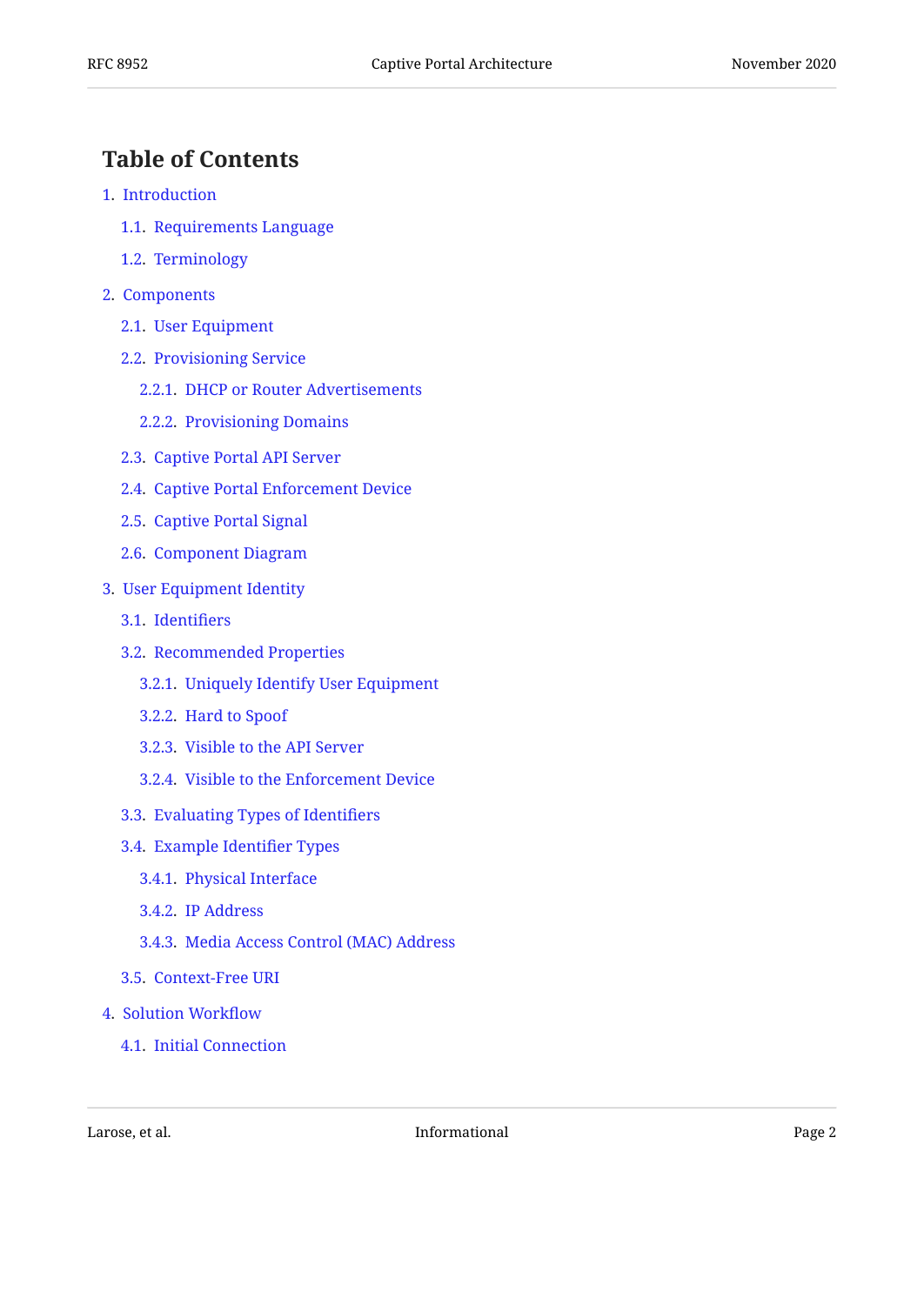| 4.2. Conditions about to Expire |  |
|---------------------------------|--|
|                                 |  |

- [4.3.](#page-14-0) [Handling of Changes in Portal URI](#page-14-0)
- [5.](#page-14-1) [IANA Considerations](#page-14-1)
- [6.](#page-14-2) [Security Considerations](#page-14-2)
	- [6.1.](#page-14-3) [Trusting the Network](#page-14-3)
	- [6.2.](#page-14-4) [Authenticated APIs](#page-14-4)
	- [6.3.](#page-15-0) [Secure APIs](#page-15-0)
	- [6.4.](#page-15-1) [Risks Associated with the Signaling Protocol](#page-15-1)
	- [6.5.](#page-15-2) [User Options](#page-15-2)
	- [6.6.](#page-16-0) [Privacy](#page-16-0)
- [7.](#page-16-1) [References](#page-16-1)
	- [7.1.](#page-16-2) [Normative References](#page-16-2)
	- [7.2.](#page-16-3) [Informative References](#page-16-3)

#### [Appendix A.](#page-17-0) [Existing Captive Portal Detection Implementations](#page-17-0)

[Acknowledgments](#page-17-1)

[Authors' Addresses](#page-18-0)

## <span id="page-2-0"></span>**[1. Introduction](#page-2-0)**

In this document, "Captive Portal" is used to describe a network to which a device may be voluntarily attached, such that network access is limited until some requirements have been fulfilled. Typically, a user is required to use a web browser to fulfill requirements imposed by the network operator, such as reading advertisements, accepting an acceptable-use policy, or providing some form of credentials.

Implementations of captive portals generally require a web server, some method to allow/block traffic, and some method to alert the user. Common methods of alerting the user in implementations prior to this work involve modifying HTTP or DNS traffic.

This document describes an architecture for implementing captive portals while addressing most of the problems arising for current captive portal mechanisms. The architecture is guided by these requirements:

 $\bullet$  Current captive portal solutions typically implement some variations of forging DNS or HTTP responses. Some attempt man-in-the-middle (MITM) proxy of HTTPS in order to forge responses. Captive portal solutions should not have to break any protocols or otherwise act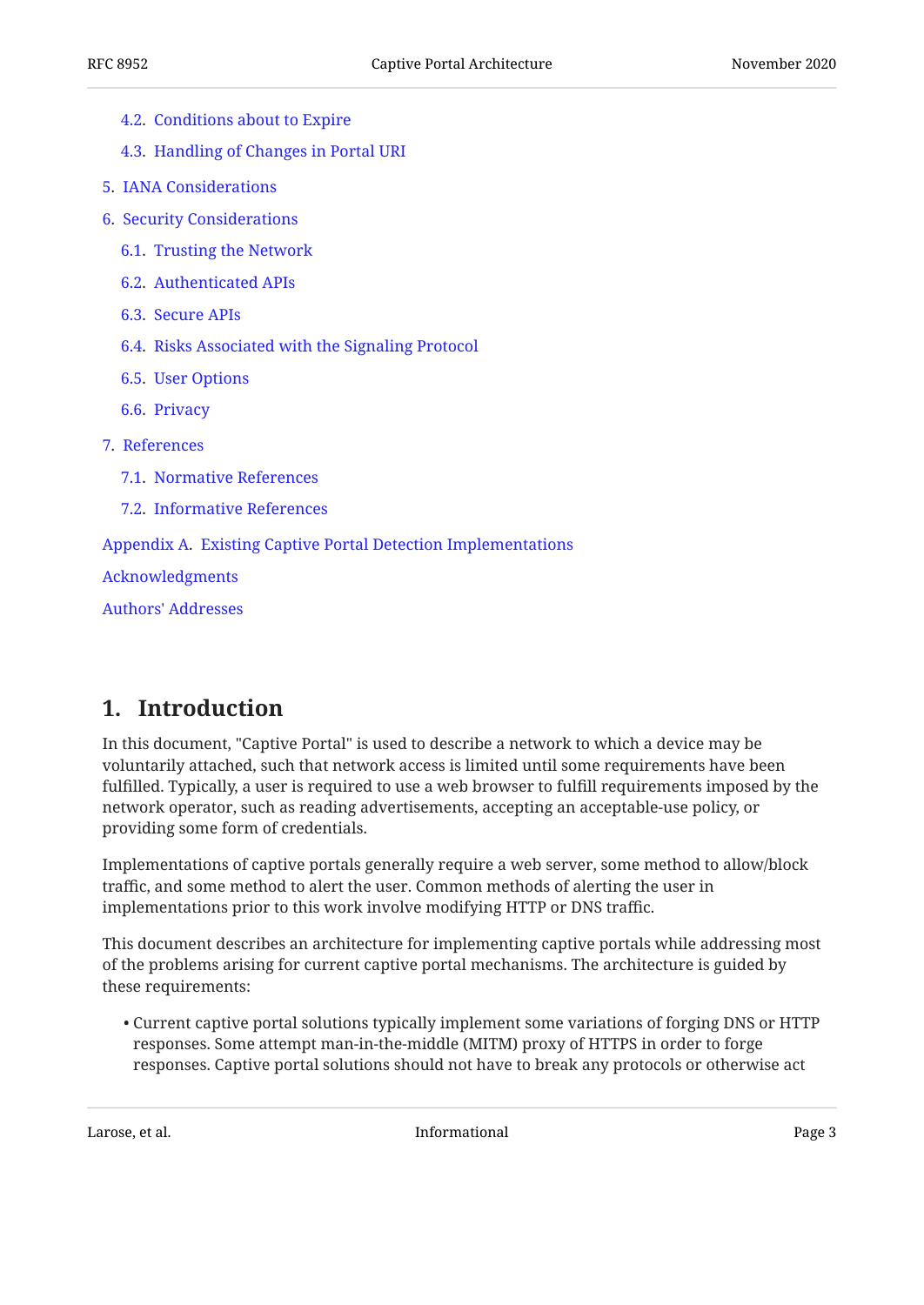in the manner of an attacker. Therefore, solutions **MUST NOT** require the forging of responses from DNS or HTTP servers or from any other protocol.

- Solutions **MUST** permit clients to perform DNSSEC validation, which rules out solutions that forge DNS responses. Solutions **SHOULD** permit clients to detect and avoid TLS man-in-themiddle attacks without requiring a human to perform any kind of "exception" processing.
- $\bullet$  To maximize universality and adoption, solutions **MUST** operate at the layer of Internet Protocol (IP) or above, not being specific to any particular access technology such as cable, Wi-Fi, or mobile telecom.
- Solutions **SHOULD** allow a device to query the network to determine whether the device is captive, without the solution being coupled to forging intercepted protocols or requiring the device to make sacrificial queries to "canary" URIs to check for response tampering (see [Appendix A\)](#page-17-0). Current captive portal solutions that work by affecting DNS or HTTP generally only function as intended with browsers, breaking other applications using those protocols; applications using other protocols are not alerted that the network is a captive portal.
- The state of captivity **SHOULD** be explicitly available to devices via a standard protocol, rather than having to infer the state indirectly.
- $\bullet$  The architecture  $\texttt{MUST}$  provide a path of incremental migration, acknowledging the existence of a huge variety of pre-existing portals and end-user device implementations and software versions. This requirement is not to recommend or standardize existing approaches, but rather to provide device and portal implementors a path to a new standard.

A side benefit of the architecture described in this document is that devices without user interfaces are able to identify parameters of captivity. However, this document does not describe a mechanism for such devices to negotiate for unrestricted network access. A future document could provide a solution to devices without user interfaces. This document focuses on devices with user interfaces.

The architecture uses the following mechanisms:

- $\bullet$  Network provisioning protocols provide end-user devices with a Uniform Resource Identifier (URI) [\[RFC3986](#page-17-2)] for the API that end-user devices query for information about what is required to escape captivity. DHCP, DHCPv6, and Router Advertisement options for this purpose are available in [[RFC8910\]](#page-16-4). Other protocols (such as RADIUS), Provisioning Domains [[CAPPORT-PVD\]](#page-17-3), or static configuration may also be used to convey this Captive Portal API URI. A device **MAY** query this API at any time to determine whether the network is holding the device in a captive state.
- $\bullet$  A Captive Portal can signal User Equipment in response to transmissions by the User Equipment. This signal works in response to any Internet protocol and is not done by modifying protocols in band. This signal does not carry the Captive Portal API URI; rather, it provides a signal to the User Equipment that it is in a captive state.
- $\bullet$  Receipt of a Captive Portal Signal provides a hint that User Equipment could be captive. In response, the device **MAY** query the provisioned API to obtain information about the network state. The device can take immediate action to satisfy the portal (according to its configuration/policy).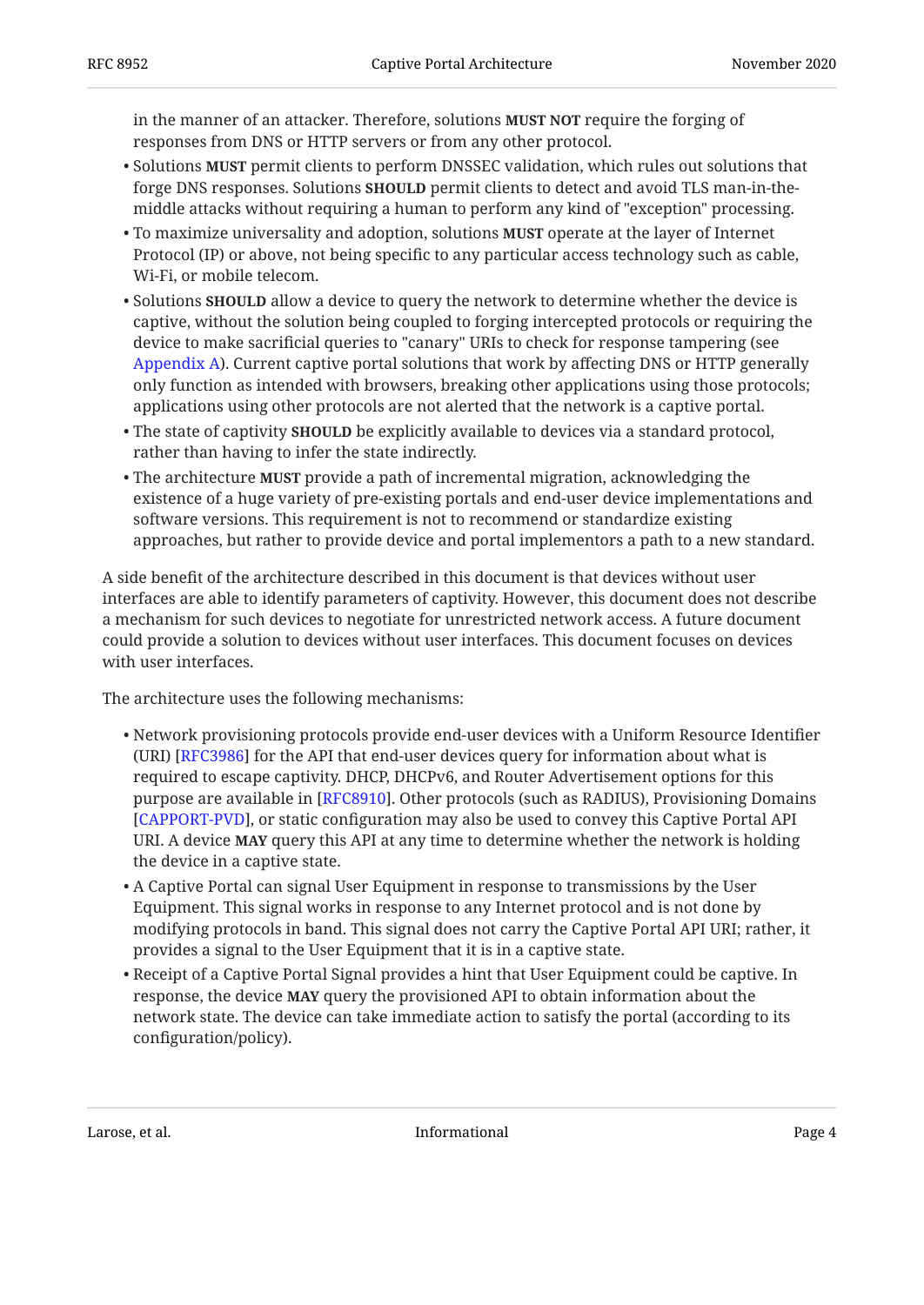The architecture attempts to provide confidentiality, authentication, and safety mechanisms to the extent possible.

#### <span id="page-4-0"></span>**[1.1. Requirements Language](#page-4-0)**

The key words "MUST", "MUST NOT", "REQUIRED", "SHALL", "SHALL NOT", "SHOULD", "SHOULD <code>NOT",</code> "<code>RECOMMENDED", "NOT RECOMMENDED", "MAY", and "OPTIONAL" in this document are to</code> be interpreted as described in BCP 14 [RFC2119] [RFC8174] when, and only when, they appear in all capitals, as shown here.

#### <span id="page-4-1"></span>**[1.2. Terminology](#page-4-1)**

Captive Portal

A network that limits the communication of attached devices to restricted hosts until the user has satisfied Captive Portal Conditions, after which access is permitted to a wider set of hosts (typically the Internet).

Captive Portal Conditions

Site-specific requirements that a user or device must satisfy in order to gain access to the wider network.

Captive Portal Enforcement Device

The network equipment that enforces the traffic restriction. Also known as "Enforcement Device".

Captive Portal User Equipment

A device that has voluntarily joined a network for purposes of communicating beyond the constraints of the Captive Portal. Also known as "User Equipment".

User Portal

The web server providing a user interface for assisting the user in satisfying the conditions to escape captivity.

Captive Portal API

An HTTP API allowing User Equipment to query information about its state of captivity within the Captive Portal. This information might include how to obtain full network access (e.g., by visiting a URI). Also known as "API".

Captive Portal API Server

A server hosting the Captive Portal API. Also known as "API Server".

Captive Portal Signal

A notification from the network used to signal to the User Equipment that the state of its captivity could have changed.

#### Captive Portal Signaling Protocol

The protocol for communicating Captive Portal Signals. Also known as "Signaling Protocol".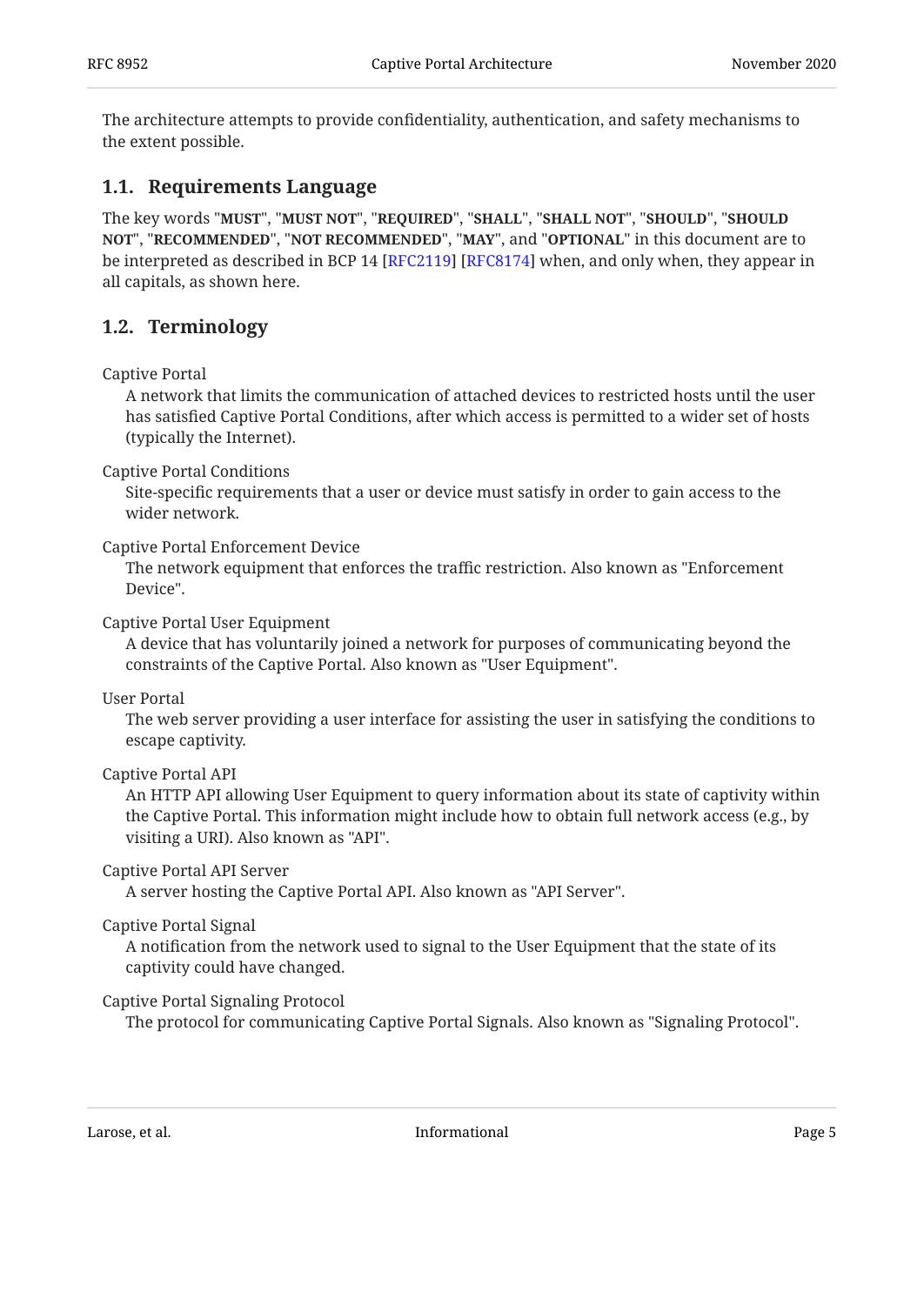#### Captive Portal Session

Also referred to simply as the "Session", a Captive Portal Session is the association for a particular User Equipment instance that starts when it interacts with the Captive Portal and gains open access to the network and ends when the User Equipment moves back into the original captive state. The Captive Network maintains the state of each active Session and can limit Sessions based on a length of time or a number of bytes used. The Session is associated with a particular User Equipment instance using the User Equipment's identifier (see [Section](#page-9-0) [3\)](#page-9-0).

## <span id="page-5-1"></span><span id="page-5-0"></span>**[2. Components](#page-5-0)**

#### **[2.1. User Equipment](#page-5-1)**

The User Equipment is the device that a user desires to be attached to a network with full access to all hosts on the network (e.g., to have Internet access). The User Equipment communication is typically restricted by the Enforcement Device, described in [Section 2.4,](#page-7-0) until site-specific requirements have been met.

This document only considers devices with web browsers, with web applications being the means of satisfying Captive Portal Conditions. An example of such User Equipment is a smart phone.

The User Equipment:

- **SHOULD** support provisioning of the URI for the Captive Portal API (e.g., by DHCP).
- **SHOULD** distinguish Captive Portal API access per network interface, in the manner of Provisioning Domain Architecture [RFC7556].
- **SHOULD** have a non-spoofable mechanism for notifying the user of the Captive Portal.
- **SHOULD** have a web browser so that the user may navigate to the User Portal.
- **SHOULD** support updates to the Captive Portal API URI from the Provisioning Service.
- MAY prevent applications from using networks that do not grant full network access. For example, a device connected to a mobile network may be connecting to a captive Wi-Fi network; the operating system could avoid updating the default route to a device on the captive Wi-Fi network until network access restrictions have been lifted (excepting access to the User Portal) in the new network. This has been termed "make before break".

None of the above requirements are mandatory because (a) we do not wish to say users or devices must seek full access to the Captive Portal, (b) the requirements may be fulfilled by manually visiting the captive portal web application, and (c) legacy devices must continue to be supported.

If User Equipment supports the Captive Portal API, it **MUST** validate the API Server's TLS certificate (see [RFC2818]) according to the procedures in [RFC6125]. The API Server's URI is obtained via a network provisioning protocol, which will typically provide a hostname to be used in TLS server certificate validation, against a DNS-ID in the server certificate. If the API Server is identified by IP address, the iPAddress subjectAltName is used to validate the server certificate.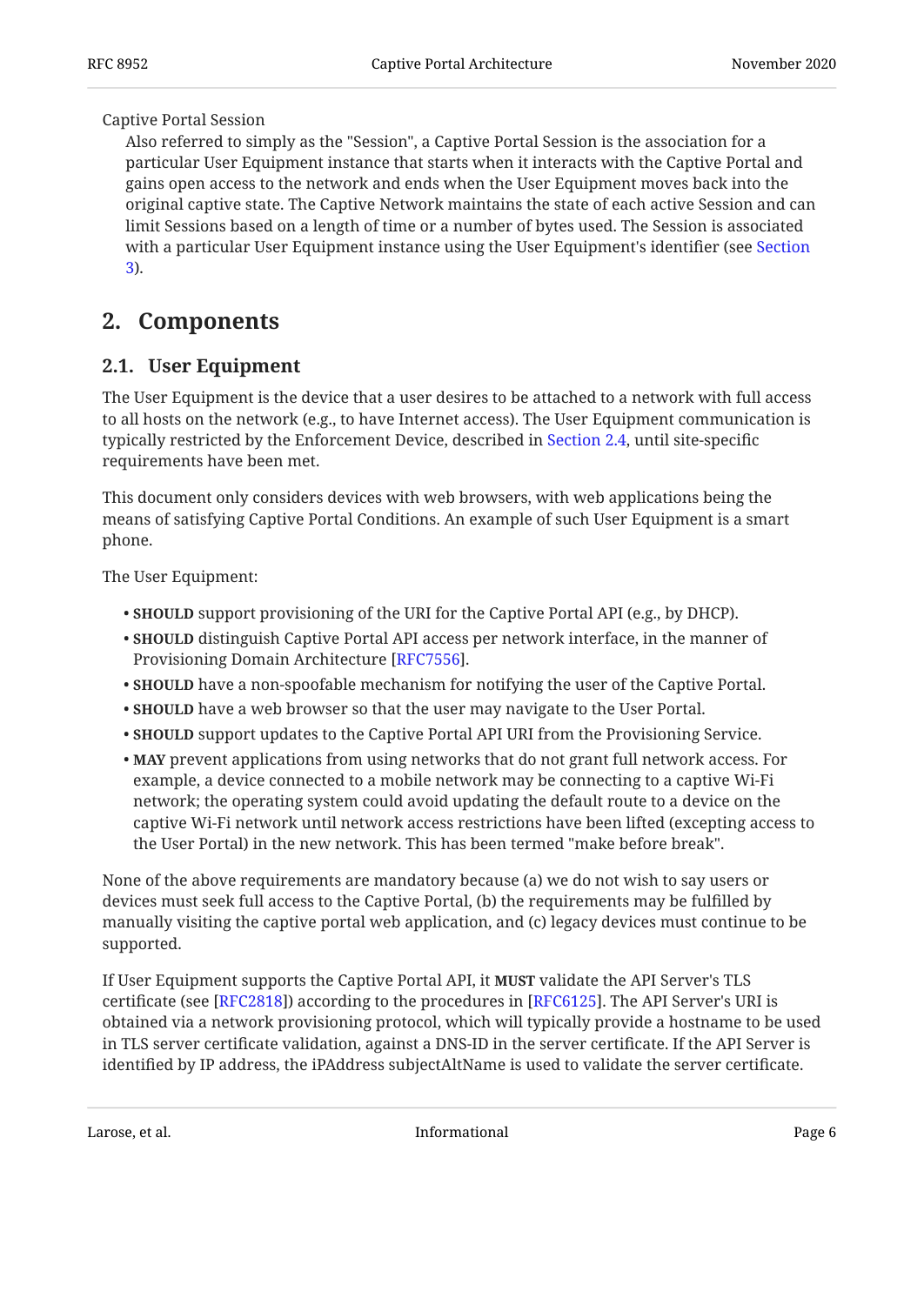An Enforcement Device **SHOULD** allow access to any services that User Equipment could need to contact to perform certificate validation, such as Online Certificate Status Protocol (OCSP) responders,Certificate Revocation Lists (CRLs), and NTP servers; see Section 4.1 of [RFC8908] for more information. If certificate validation fails, User Equipment **MUST NOT** make any calls to the API Server.

The User Equipment can store the last response it received from the Captive Portal API as a cached view of its state within the Captive Portal. This state can be used to determine whether its Captive Portal Session is near expiry. For example, the User Equipment might compare a timestamp indicating when the Session expires to the current time. Storing state in this way can reduce the need for communication with the Captive Portal API. However, it could lead to the state becoming stale if the User Equipment's view of the relevant conditions (byte quota, for example) is not consistent with the Captive Portal API's.

#### <span id="page-6-0"></span>**[2.2. Provisioning Service](#page-6-0)**

The Provisioning Service is primarily responsible for providing a Captive Portal API URI to the User Equipment when it connects to the network, and later if the URI changes. The Provisioning Service could also be the same service that is responsible for provisioning the User Equipment for access to the Captive Portal (e.g., by providing it with an IP address). This section discusses two mechanisms that may be used to provide the Captive Portal API URI to the User Equipment.

#### <span id="page-6-1"></span>**[2.2.1. DHCP or Router Advertisements](#page-6-1)**

A standard for providing a Captive Portal API URI using DHCP or Router Advertisements is described in [RFC8910]. The captive portal architecture expects this URI to indicate the API described in [Section 2.3](#page-6-3).

#### <span id="page-6-2"></span>**[2.2.2. Provisioning Domains](#page-6-2)**

[[CAPPORT-PVD\]](#page-17-3) proposes a mechanism for User Equipment to be provided with Provisioning Domain (PvD) Bootstrap Information containing the URI for the API described in [Section 2.3.](#page-6-3)

#### <span id="page-6-3"></span>**[2.3. Captive Portal API Server](#page-6-3)**

The purpose of a Captive Portal API is to permit a query of Captive Portal state without interrupting the user. This API thereby removes the need for User Equipment to perform cleartext "canary" (see [Appendix A](#page-17-0)) queries to check for response tampering.

The URI of this API will have been provisioned to the User Equipment. (Refer to [Section 2.2](#page-6-0).)

This architecture expects the User Equipment to query the API when the User Equipment attaches to the network and multiple times thereafter. Therefore, the API **MUST** support multiple repeated queries from the same User Equipment and return the state of captivity for the equipment.

At minimum, the API **MUST** provide the state of captivity. Further, the API **MUST** be able to provide a URI for the User Portal. The scheme for the URI **MUST** be "https" so that the User Equipment communicates with the User Portal over TLS.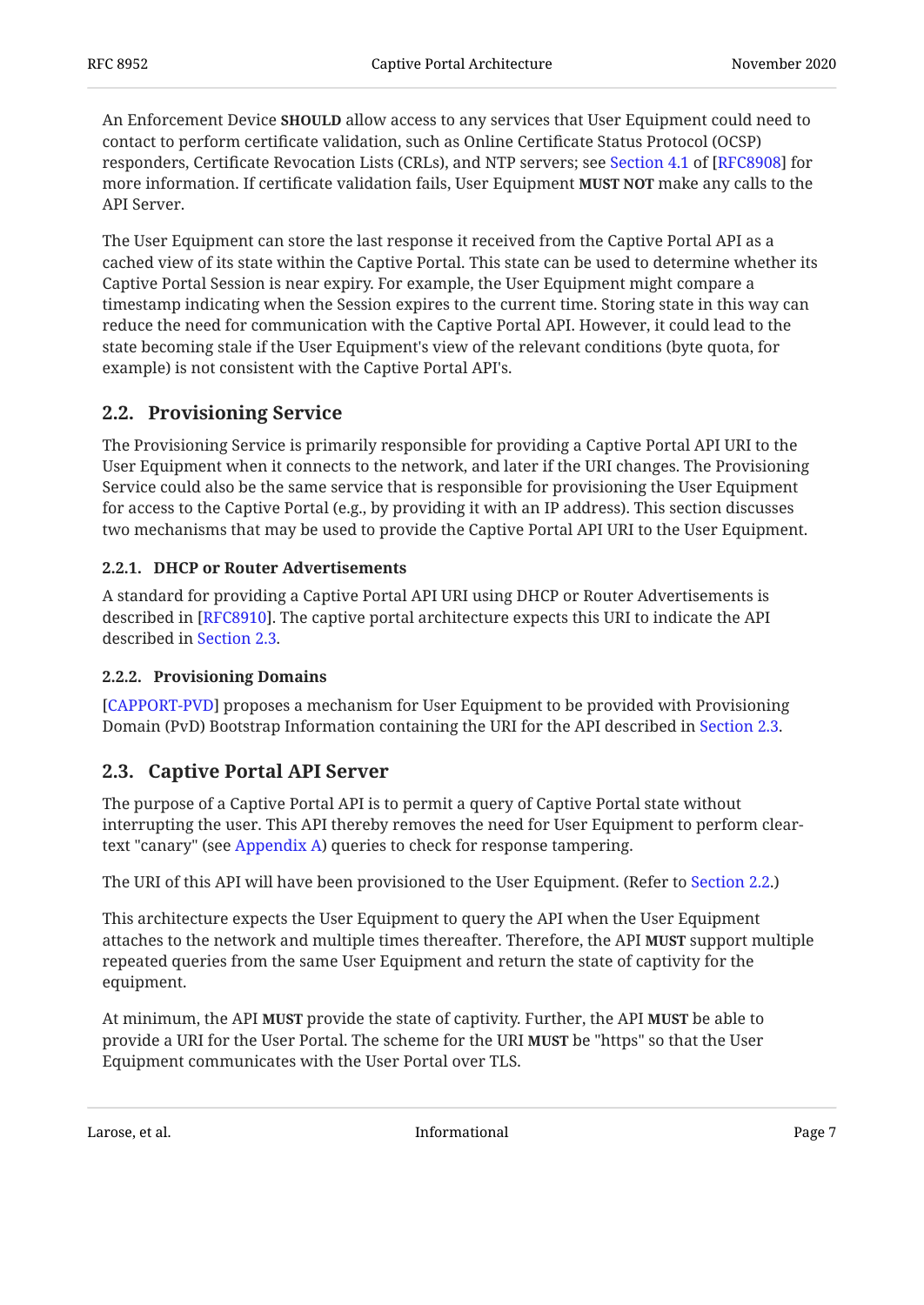If the API receives a request for state that does not correspond to the requesting User Equipment, the API **SHOULD** deny access. Given that the API might use the User Equipment's identifier for authentication, this requirement motivates [Section 3.2.2.](#page-10-1)

A caller to the API needs to be presented with evidence that the content it is receiving is for a version of the API that it supports. For an HTTP-based interaction, such as in [RFC8908], this might be achieved by using a content type that is unique to the protocol.

When User Equipment receives Captive Portal Signals, the User Equipment **MAY** query the API to check its state of captivity. The User Equipment **SHOULD** rate-limit these API queries in the event of the signal being flooded. (See [Section 6.](#page-14-2))

The API **MUST** be extensible to support future use cases by allowing extensible information elements.

The API **MUST** use TLS to ensure server authentication. The implementation of the API **MUST** ensure both confidentiality and integrity of any information provided by or required by it.

<span id="page-7-0"></span>This document does not specify the details of the API.

#### **[2.4. Captive Portal Enforcement Device](#page-7-0)**

The Enforcement Device component restricts the network access of User Equipment according to the site-specific policy. Typically, User Equipment is permitted access to a small number of services (according to the policies of the network provider) and is denied general network access until it satisfies the Captive Portal Conditions.

The Enforcement Device component:

- Allows traffic to pass for User Equipment that is permitted to use the network and has satisfied the Captive Portal Conditions.
- $\bullet$  Blocks (discards) traffic according to the site-specific policy for User Equipment that has not yet satisfied the Captive Portal Conditions.
- Optionally signals User Equipment using the Captive Portal Signaling Protocol if certain traffic is blocked.
- Permits User Equipment that has not satisfied the Captive Portal Conditions to access necessary APIs and web pages to fulfill requirements for escaping captivity.
- $\bullet$  Updates allow/block rules per User Equipment in response to operations from the User Portal.

### <span id="page-7-1"></span>**[2.5. Captive Portal Signal](#page-7-1)**

When User Equipment first connects to a network, or when there are changes in status, the Enforcement Device could generate a signal toward the User Equipment. This signal indicates that the User Equipment might need to contact the API Server to receive updated information. For instance, this signal might be generated when the end of a Session is imminent or when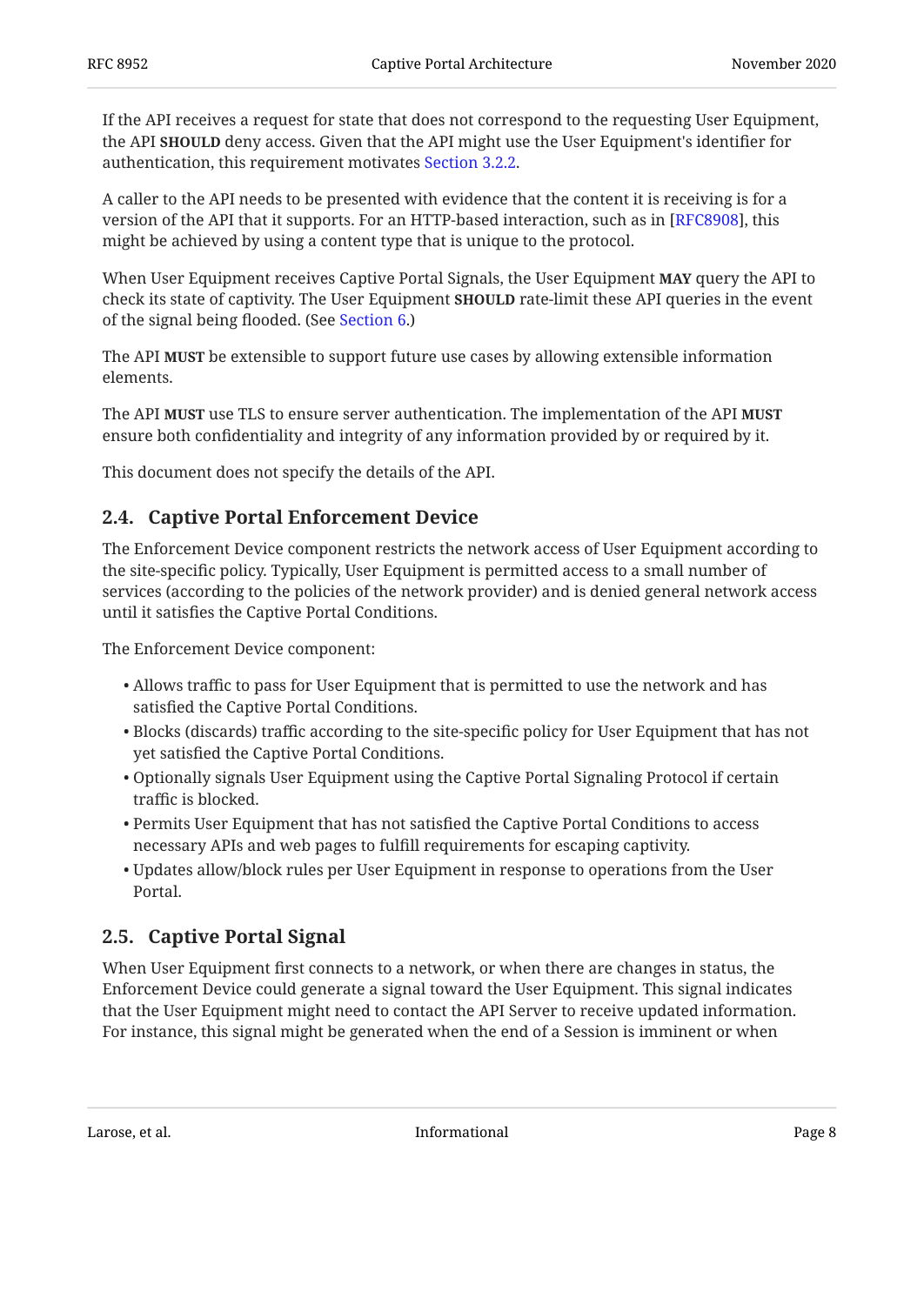network access was denied. For simplicity, and to reduce the attack surface, all signals **SHOULD** be considered equivalent by the User Equipment as a hint to contact the API. If future solutions have multiple signal types, each type **SHOULD** be rate-limited independently.

An Enforcement Device **MUST** rate-limit any signal generated in response to these conditions. See [Section 6.4](#page-15-1) for a discussion of risks related to a Captive Portal Signal.

#### <span id="page-8-0"></span>**[2.6. Component Diagram](#page-8-0)**

The following diagram shows the communication between each component in the case where the Captive Portal has a User Portal and the User Equipment chooses to visit the User Portal in response to discovering and interacting with the API Server.

<span id="page-8-1"></span>

| CAPTIVE PORTAL<br>-----------+ | Join Network<br>------------------>  Provisioning      |                               |  |
|--------------------------------|--------------------------------------------------------|-------------------------------|--|
|                                | Provision API URI                                      | Service                       |  |
| User<br>Equipment              | ------------------------+<br>Query captivity status    | +--------------<br>$--->$ API |  |
|                                | Captivity status response   Server                     |                               |  |
|                                | Portal UI page requests                                | Status<br>+------+------+     |  |
|                                | Portal UI pages<br>. _ _ _ _ _ _ _ _ _ _ _ _ _ _ _ _ _ | User Portal                   |  |
| Λ<br>Λ                         | Data to/from ext. network                              |                               |  |
|                                | +--------------+<br>------------<br>------------+      | Allow/Deny<br>Rules           |  |
|                                | Enforcement<br>Captive Portal Signal   Device          | $\vert$ < - - - - +           |  |
|                                |                                                        |                               |  |
|                                | Data to/from external network                          |                               |  |
|                                | EXTERNAL NETWORK                                       |                               |  |

*[Figure 1: Captive Portal Architecture Component Diagram](#page-8-1)* 

In the diagram:

During provisioning (e.g., DHCP), and possibly later, the User Equipment acquires the • Captive Portal API URI.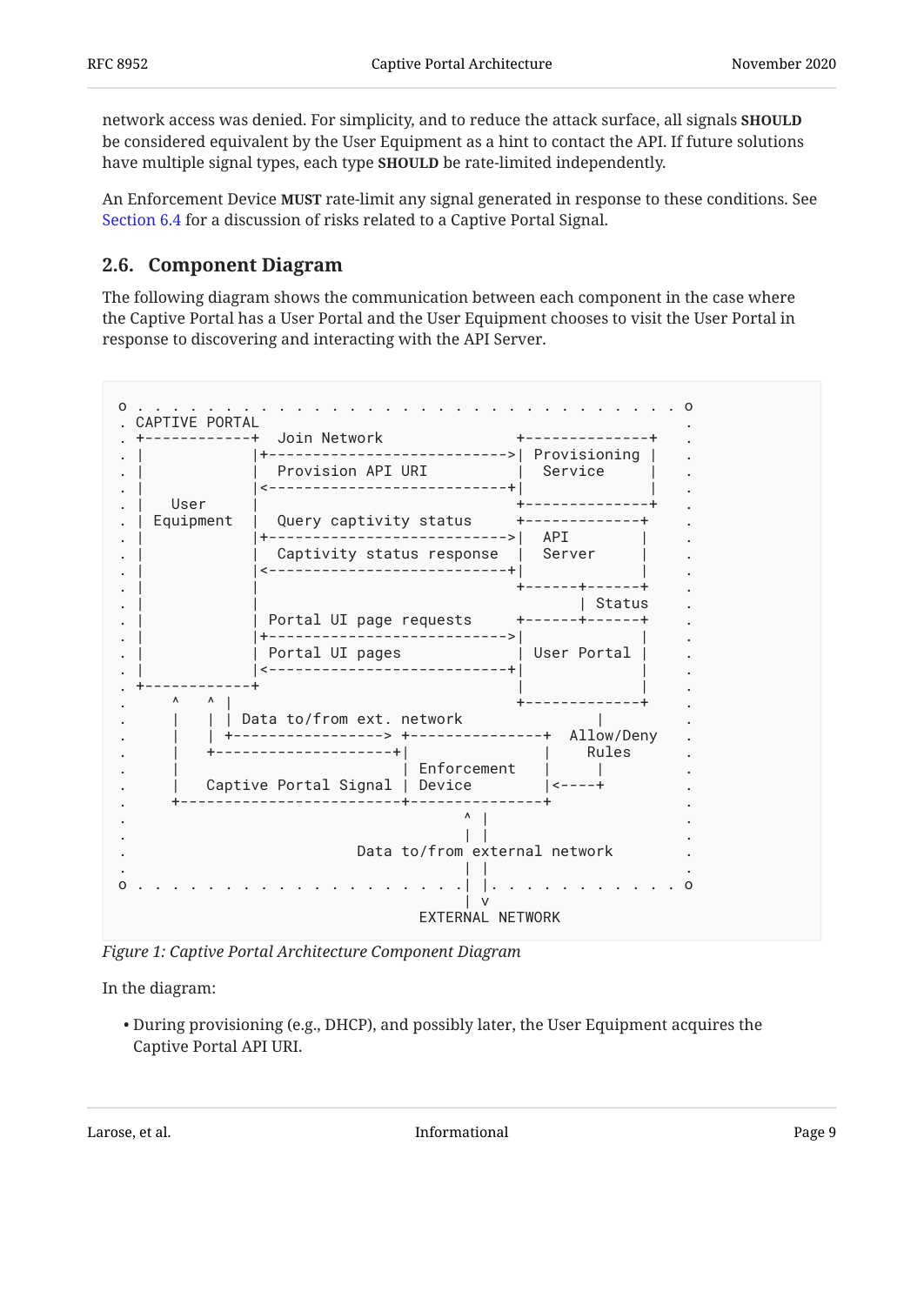- $\bullet$  The User Equipment queries the API to learn of its state of captivity. If captive, the User Equipment presents the portal user interface from the User Portal to the user.
- $\bullet$  Based on user interaction, the User Portal directs the Enforcement Device to either allow or deny external network access for the User Equipment.
- The User Equipment attempts to communicate to the external network through the Enforcement Device.
- The Enforcement Device either allows the User Equipment's packets to the external network or blocks the packets. If blocking traffic and a signal has been implemented, it may respond with a Captive Portal Signal.

The Provisioning Service, API Server, and User Portal are described as discrete functions. An implementation might provide the multiple functions within a single entity. Furthermore, these functions, combined or not, as well as the Enforcement Device, could be replicated for redundancy or scale.

# <span id="page-9-0"></span>**[3. User Equipment Identity](#page-9-0)**

Multiple components in the architecture interact with both the User Equipment and each other. Since the User Equipment is the focus of these interactions, the components must be able to both identify the User Equipment from their interactions with it and agree on the identity of the User Equipment when interacting with each other.

The methods by which the components interact restrict the type of information that may be used as an identifying characteristic. This section discusses the identifying characteristics.

## <span id="page-9-1"></span>**[3.1. Identi](#page-9-1)fiers**

An identifier is a characteristic of the User Equipment used by the components of a Captive Portal to uniquely determine which specific User Equipment instance is interacting with them. An identifier can be a field contained in packets sent by the User Equipment to the external network. Or, an identifier can be an ephemeral property not contained in packets destined for the external network, but instead correlated with such information through knowledge available to the different components.

## <span id="page-9-2"></span>**[3.2. Recommended Properties](#page-9-2)**

The set of possible identifiers is quite large. However, in order to be considered a good identifier, an identifier **SHOULD** meet the following criteria. Note that the optimal identifier will likely change depending on the position of the components in the network as well as the information available to them. An identifier **SHOULD**:

- uniquely identify the User Equipment •
- be hard to spoof •
- be visible to the API Server •
- be visible to the Enforcement Device •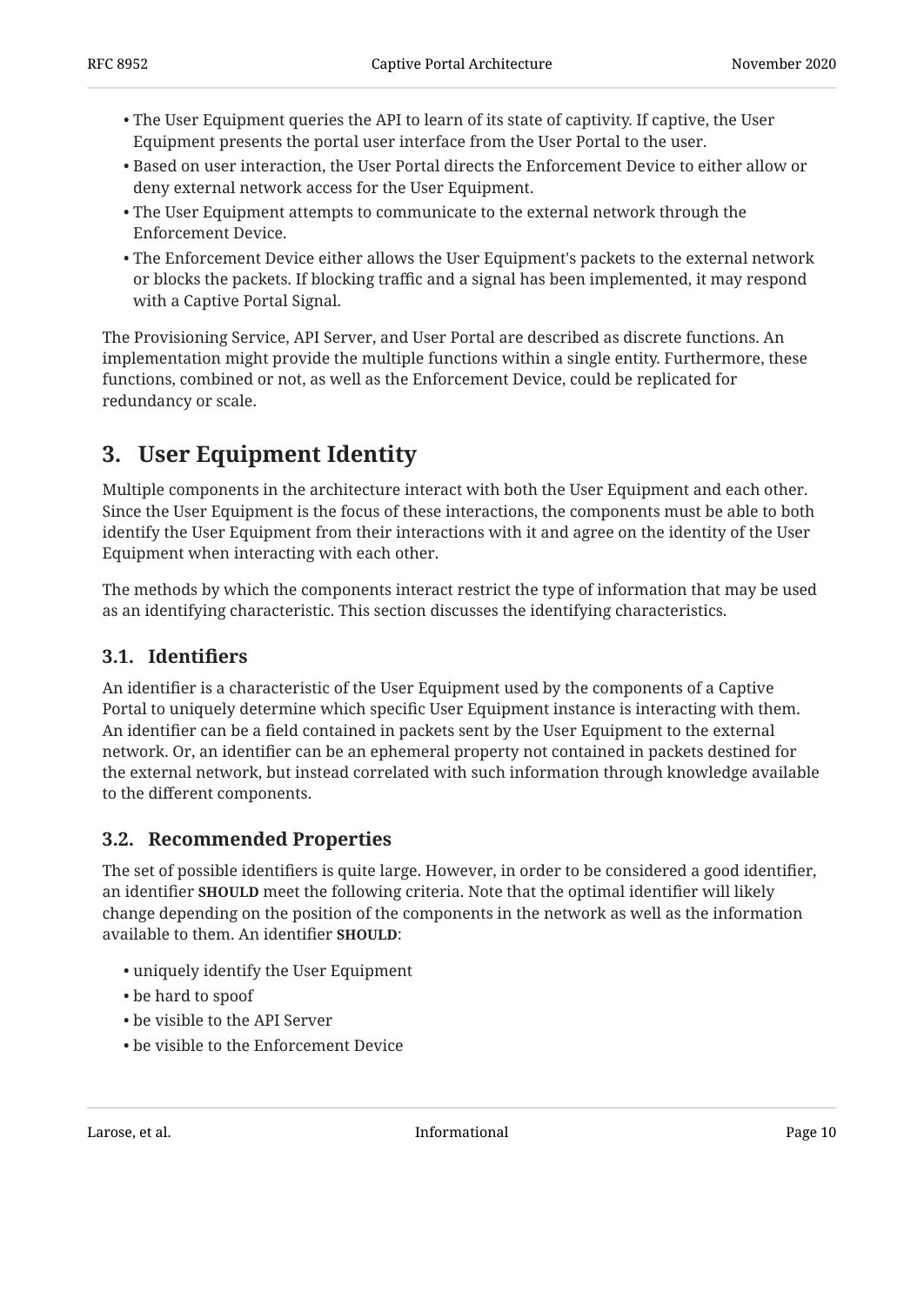An identifier might only apply to the current point of network attachment. If the device moves to a different network location, its identity could change.

#### <span id="page-10-0"></span>**[3.2.1. Uniquely Identify User Equipment](#page-10-0)**

The Captive Portal **MUST** associate the User Equipment with an identifier that is unique among all of the User Equipment interacting with the Captive Portal at that time.

Over time, the User Equipment assigned to an identifier value **MAY** change. Allowing the identified device to change over time ensures that the space of possible identifying values need not be overly large.

Independent Captive Portals **MAY** use the same identifying value to identify different User Equipment instances. Allowing independent captive portals to reuse identifying values allows the identifier to be a property of the local network, expanding the space of possible identifiers.

#### <span id="page-10-1"></span>**[3.2.2. Hard to Spoof](#page-10-1)**

A good identifier does not lend itself to being easily spoofed. At no time should it be simple or straightforward for one User Equipment instance to pretend to be another User Equipment instance, regardless of whether both are active at the same time. This property is particularly important when the User Equipment identifier is referenced externally by devices such as billing systems or when the identity of the User Equipment could imply liability.

#### <span id="page-10-2"></span>**[3.2.3. Visible to the API Server](#page-10-2)**

Since the API Server will need to perform operations that rely on the identity of the User Equipment, such as answering a query about whether the User Equipment is captive, the API Server needs to be able to relate a request to the User Equipment making the request.

#### <span id="page-10-3"></span>**[3.2.4. Visible to the Enforcement Device](#page-10-3)**

The Enforcement Device will decide on a per-packet basis whether the packet should be forwarded to the external network. Since this decision depends on which User Equipment instance sent the packet, the Enforcement Device requires that it be able to map the packet to its concept of the User Equipment.

### <span id="page-10-4"></span>**[3.3. Evaluating Types of Identi](#page-10-4)fiers**

To evaluate whether a type of identifier is appropriate, one should consider every recommended property from the perspective of interactions among the components in the architecture. When comparing identifier types, choose the one that best satisfies all of the recommended properties. The architecture does not provide an exact measure of how well an identifier type satisfies a given property; care should be taken in performing the evaluation.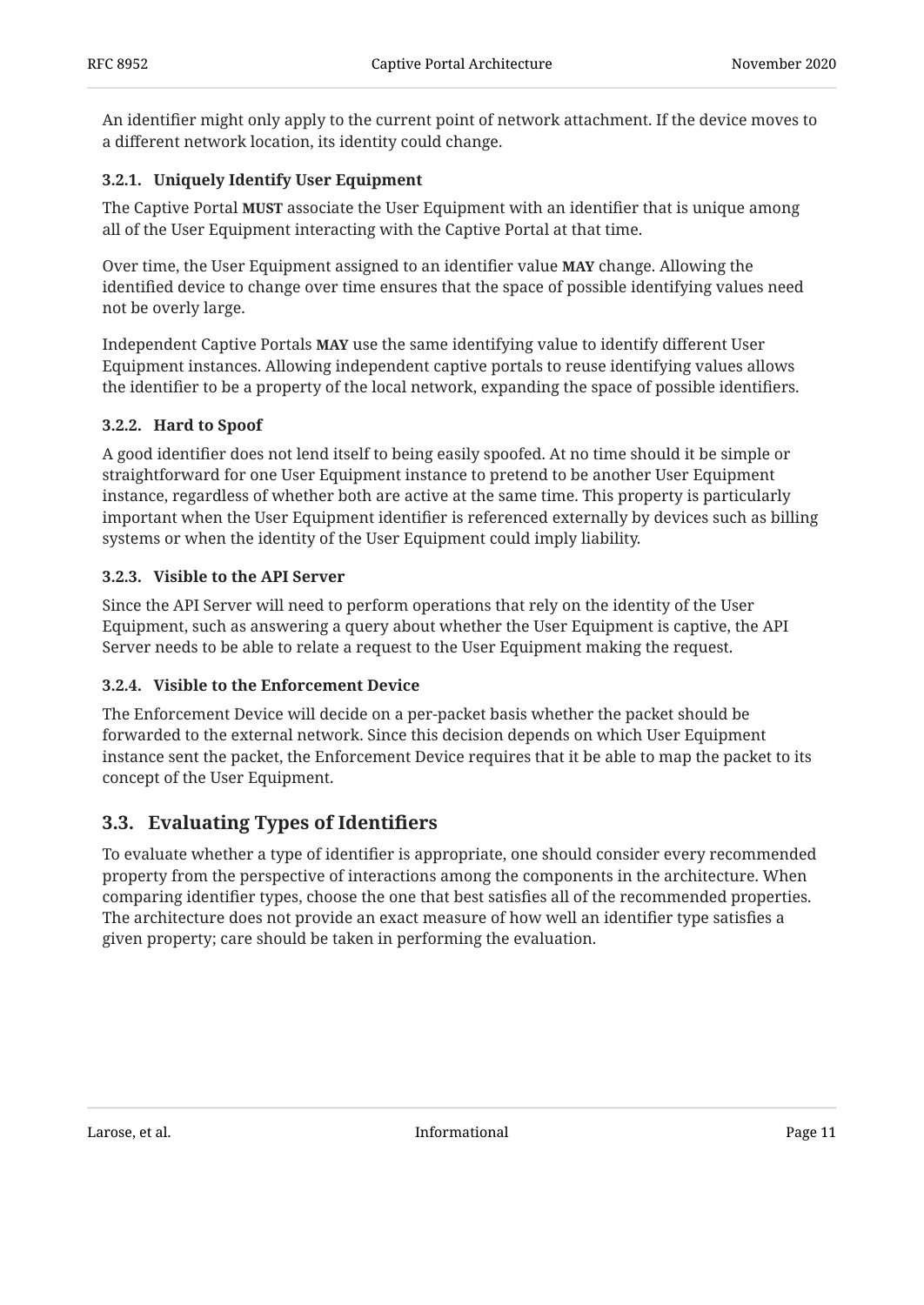## <span id="page-11-0"></span>**[3.4. Example Identi](#page-11-0)fier Types**

This section provides some example identifier types, along with some evaluation of whether they are suitable types. The list of identifier types is not exhaustive; other types may be used. An important point to note is that whether a given identifier type is suitable depends heavily on the capabilities of the components and where in the network the components exist.

#### <span id="page-11-1"></span>**[3.4.1. Physical Interface](#page-11-1)**

The physical interface by which the User Equipment is attached to the network can be used to identify the User Equipment. This identifier type has the property of being extremely difficult to spoof: the User Equipment is unaware of the property; one User Equipment instance cannot manipulate its interactions to appear as though it is another.

Further, if only a single User Equipment instance is attached to a given physical interface, then the identifier will be unique. If multiple User Equipment instances are attached to the network on the same physical interface, then this type is not appropriate.

Another consideration related to uniqueness of the User Equipment is that if the attached User Equipment changes, both the API Server and the Enforcement Device **MUST** invalidate their state related to the User Equipment.

The Enforcement Device needs to be aware of the physical interface, which constrains the environment; it must either be part of the device providing physical access (e.g., implemented in firmware), or packets traversing the network must be extended to include information about the source physical interface (e.g., a tunnel).

The API Server faces a similar problem, implying that it should co-exist with the Enforcement Device or that the Enforcement Device should extend requests to it with the identifying information.

#### <span id="page-11-2"></span>**[3.4.2. IP Address](#page-11-2)**

A natural identifier type to consider is the IP address of the User Equipment. At any given time, no device on the network can have the same IP address without causing the network to malfunction, so it is appropriate from the perspective of uniqueness.

However, it may be possible to spoof the IP address, particularly for malicious reasons where proper functioning of the network is not necessary for the malicious actor. Consequently, any solution using the IP address **SHOULD** proactively try to prevent spoofing of the IP address. Similarly, if the mapping of IP address to User Equipment is changed, the components of the architecture **MUST** remove or update their mapping to prevent spoofing. Demonstrations of return routability, such as that required for TCP connection establishment, might be sufficient defense against spoofing, though this might not be sufficient in networks that use broadcast media (such as some wireless networks).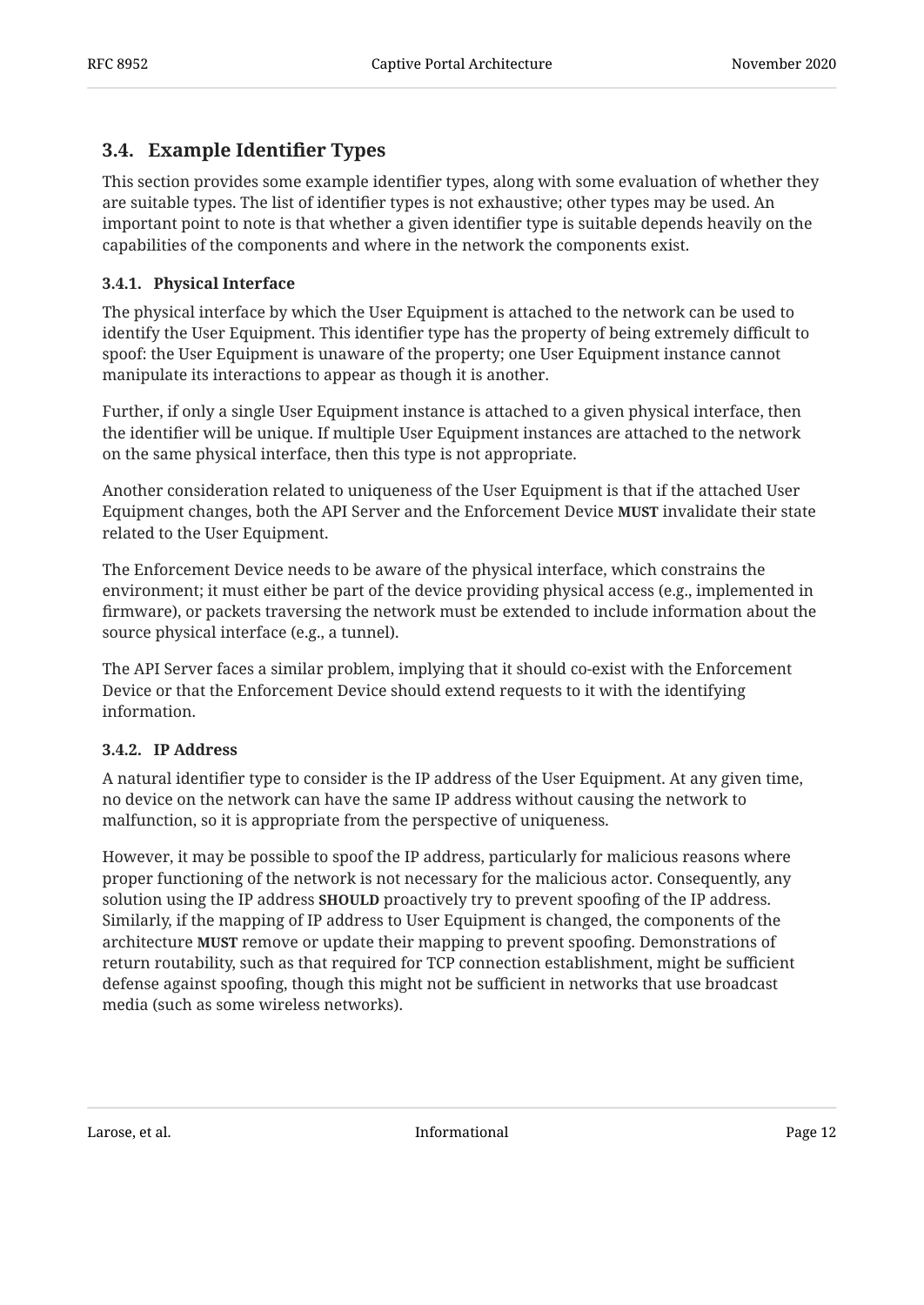Since the IP address may traverse multiple segments of the network, more flexibility is afforded to the Enforcement Device and the API Server; they simply must exist on a segment of the network where the IP address is still unique. However, consider that a NAT may be deployed between the User Equipment and the Enforcement Device. In such cases, it is possible for the components to still uniquely identify the device if they are aware of the port mapping.

In some situations, the User Equipment may have multiple IP addresses (either IPv4, IPv6, or a dual-stack [[RFC4213\]](#page-17-5) combination) while still satisfying all of the recommended properties. This raises some challenges to the components of the network. For example, if the User Equipment tries to access the network with multiple IP addresses, should the Enforcement Device and API Server treat each IP address as a unique User Equipment instance, or should it tie the multiple addresses together into one view of the subscriber? An implementation MAY do either. Attention should be paid to IPv6 and the fact that it is expected for a device to have multiple IPv6 addresses on a single link. In such cases, identification could be performed by subnet, such as the /64 to which the IP belongs.

#### <span id="page-12-0"></span>**[3.4.3. Media Access Control \(MAC\) Address](#page-12-0)**

The MAC address of a device is often used as an identifier in existing implementations. This document does not discuss the use of MAC addresses within a captive portal system, but they can be used as an identifier type, subject to the criteria in [Section 3.2](#page-9-2).

#### <span id="page-12-1"></span>**[3.5. Context-Free URI](#page-12-1)**

A Captive Portal API needs to present information to clients that is unique to that client. To do this, some systems use information from the context of a request, such as the source address, to identify the User Equipment.

Using information from context rather than information from the URI allows the same URI to be used for different clients. However, it also means that the resource is unable to provide relevant information if the User Equipment makes a request using a different network path. This might happen when User Equipment has multiple network interfaces. It might also happen if the address of the API provided by DNS depends on where the query originates (as in split DNS ). [[RFC8499\]](#page-17-6)

Accessing the API **MAY** depend on contextual information. However, the URIs provided in the API **SHOULD** be unique to the User Equipment and not dependent on contextual information to function correctly.

Though a URI might still correctly resolve when the User Equipment makes the request from a different network, it is possible that some functions could be limited to when the User Equipment makes requests using the Captive Portal. For example, payment options could be absent or a warning could be displayed to indicate the payment is not for the current connection.

URIs could include some means of identifying the User Equipment in the URIs. However, including unauthenticated User Equipment identifiers in the URI may expose the service to spoofing or replay attacks.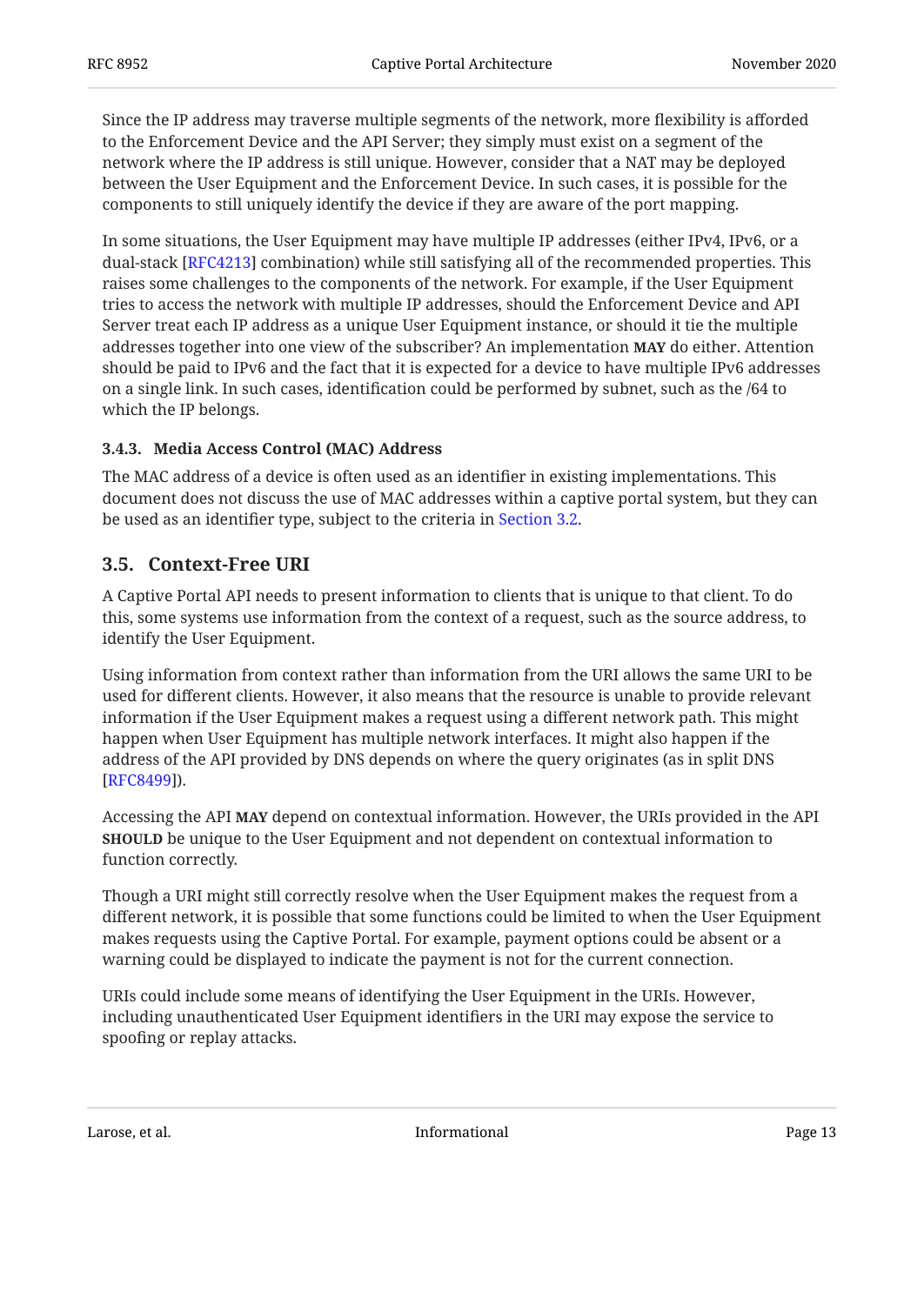# <span id="page-13-0"></span>**[4. Solution Work](#page-13-0)flow**

This section aims to improve understanding by describing a possible workflow of solutions adhering to the architecture. Note that the section is not normative; it describes only a subset of possible implementations.

## <span id="page-13-1"></span>**[4.1. Initial Connection](#page-13-1)**

This section describes a possible workflow when User Equipment initially joins a Captive Portal.

- 1. The User Equipment joins the Captive Portal by acquiring a DHCP lease, RA, or similar, acquiring provisioning information.
- 2. The User Equipment learns the URI for the Captive Portal API from the provisioning information (e.g., [<mark>RFC8910</mark>]).
- 3. The User Equipment accesses the Captive Portal API to receive parameters of the Captive Portal, including the User Portal URI. (This step replaces the clear-text query to a canary URI.)
- If necessary, the user navigates to the User Portal to gain access to the external network. 4.
- 5. If the user interacted with the User Portal to gain access to the external network in the previous step, the User Portal indicates to the Enforcement Device that the User Equipment is allowed to access the external network.
- 6. The User Equipment attempts a connection outside the Captive Portal.
- If the requirements have been satisfied, the access is permitted; otherwise, the "Expired" 7. behavior occurs.
- <span id="page-13-2"></span>The User Equipment accesses the network until conditions expire. 8.

## **[4.2. Conditions about to Expire](#page-13-2)**

This section describes a possible workflow when access is about to expire.

- 1. Precondition: the API has provided the User Equipment with a duration over which its access is valid.
- 2. The User Equipment is communicating with the outside network.
- 3. The User Equipment detects that the length of time left for its access has fallen below a threshold by comparing its stored expiry time with the current time.
- The User Equipment visits the API again to validate the expiry time. 4.
- 5. If expiry is still imminent, the User Equipment prompts the user to access the User Portal URI again.
- 6. The user accepts the prompt displayed by the User Equipment.
- 7. The user extends their access through the User Portal via the User Equipment's user interface.
- 8. The User Equipment's access to the outside network continues uninterrupted.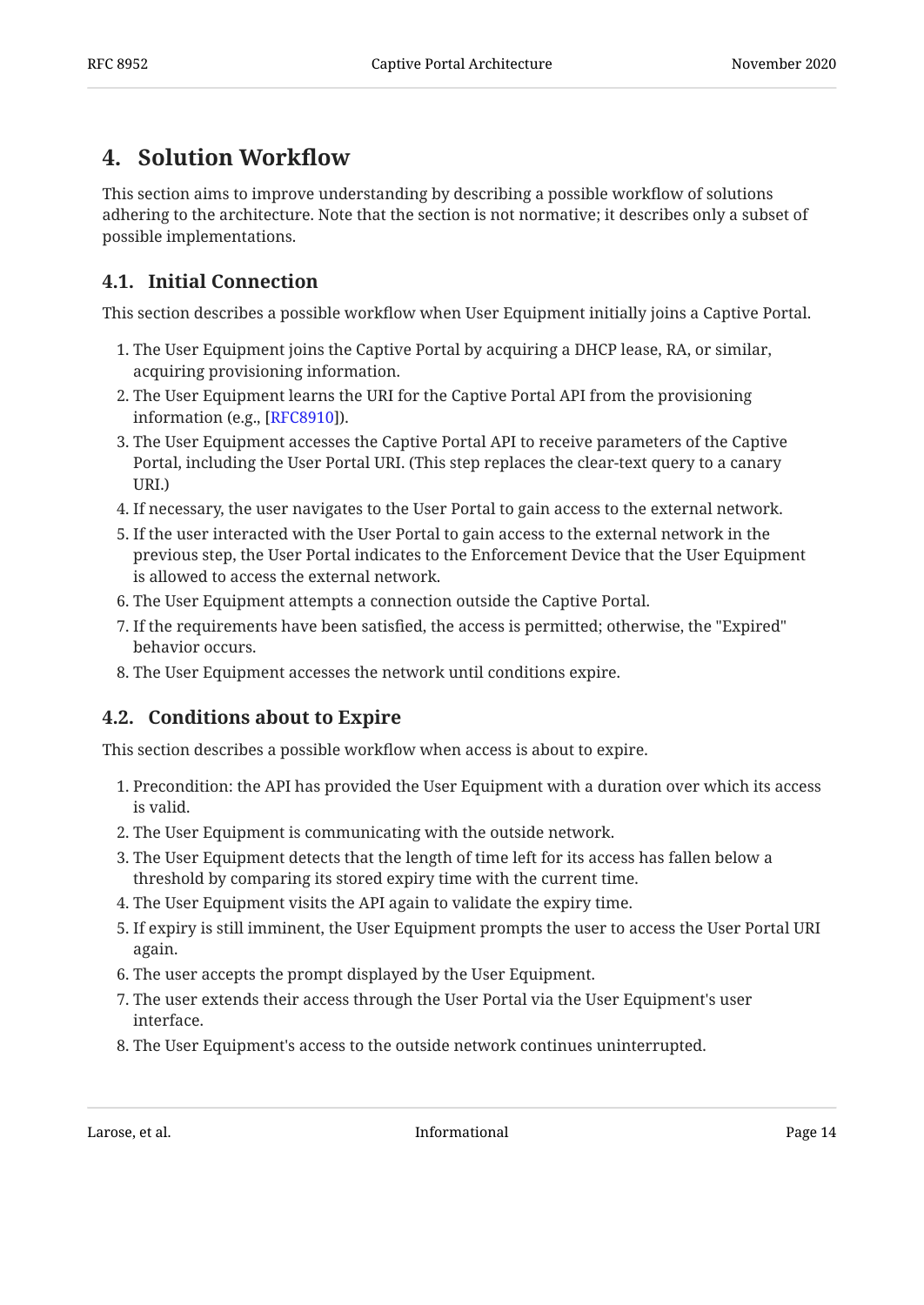## <span id="page-14-0"></span>**[4.3. Handling of Changes in Portal URI](#page-14-0)**

A different Captive Portal API URI could be returned in the following cases:

- $\bullet$  If DHCP is used, a lease renewal/rebind may return a different Captive Portal API URI.
- $\bullet$  If RA is used, a new Captive Portal API URI may be specified in a new RA message received by end User Equipment.

When the Provisioning Service updates the Captive Portal API URI, the User Equipment can retrieve updated state from the URI immediately, or it can wait as it normally would until the expiry conditions it retrieved from the old URI are about to expire.

# <span id="page-14-1"></span>**[5. IANA Considerations](#page-14-1)**

<span id="page-14-2"></span>This document has no IANA actions.

## <span id="page-14-3"></span>**[6. Security Considerations](#page-14-2)**

#### **[6.1. Trusting the Network](#page-14-3)**

When joining a network, some trust is placed in the network operator. This is usually considered to be a decision by a user on the basis of the reputation of an organization. However, once a user makes such a decision, protocols can support authenticating that a network is operated by who claims to be operating it. The Provisioning Domain Architecture [[RFC7556\]](#page-16-7) provides some discussion on authenticating an operator.

The user makes an informed choice to visit and trust the Captive Portal URI. Since the network provides the Captive Portal URI to the User Equipment, the network **SHOULD** do so securely so that the user's trust in the network can extend to their trust of the Captive Portal URI. For example, the DHCPv6 AUTH option can sign this information.

If a user decides to incorrectly trust an attacking network, they might be convinced to visit an attacking web page and unwittingly provide credentials to an attacker. Browsers can authenticate servers but cannot detect cleverly misspelled domains, for example.

Further, the possibility of an on-path attacker in an attacking network introduces some risks. The attacker could redirect traffic to arbitrary destinations. The attacker could analyze the user's traffic leading to loss of confidentiality, or the attacker could modify the traffic inline.

### <span id="page-14-4"></span>**[6.2. Authenticated APIs](#page-14-4)**

The solution described here requires that when the User Equipment needs to access the API Server, the User Equipment authenticates the server; see [Section 2.1](#page-5-1).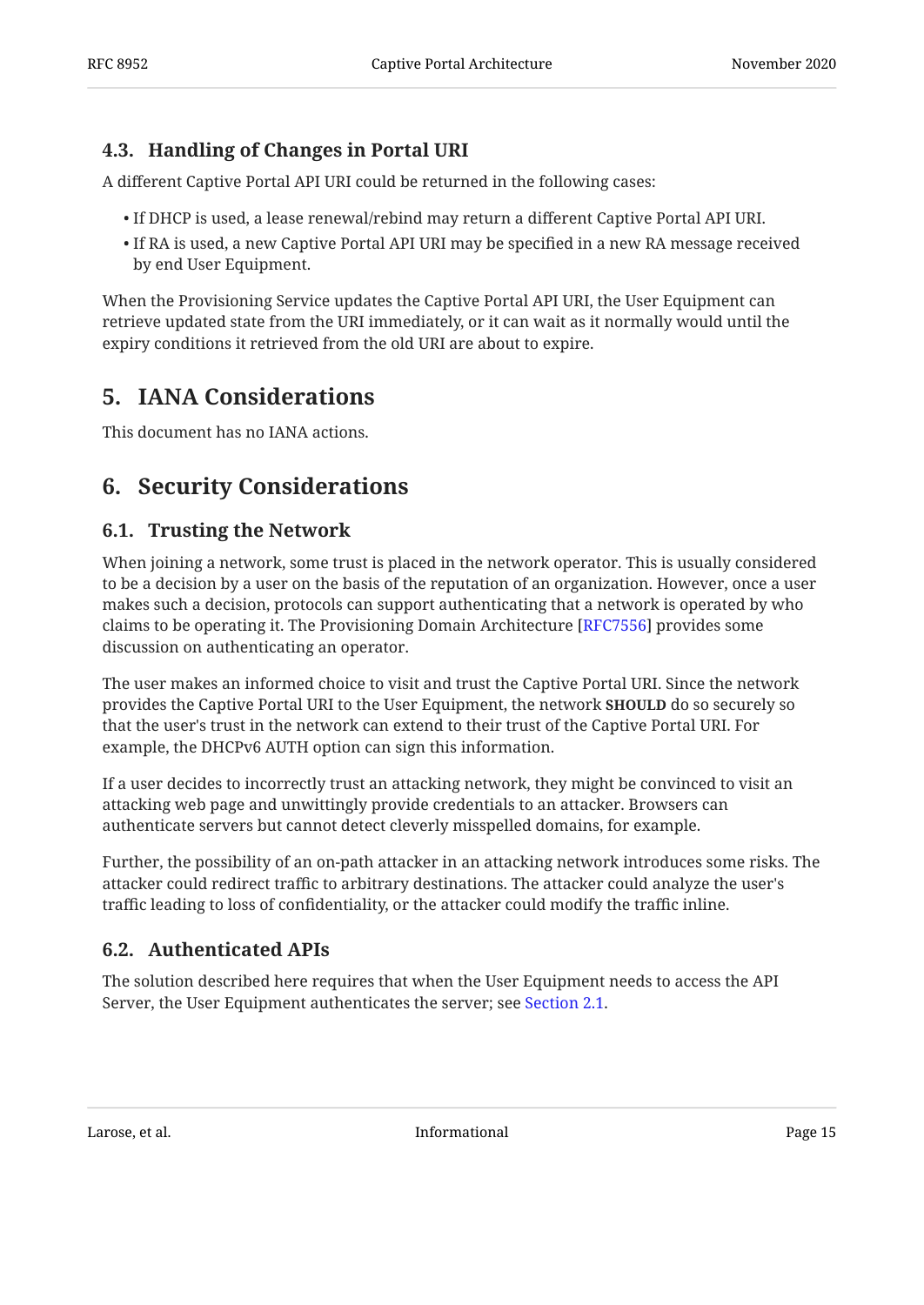The Captive Portal API URI might change during the Captive Portal Session. The User Equipment can apply the same trust mechanisms to the new URI as it did to the URI it received initially from the Provisioning Service.

## <span id="page-15-0"></span>**[6.3. Secure APIs](#page-15-0)**

The solution described here requires that the API be secured using TLS. This is required to allow the User Equipment and API Server to exchange secrets that can be used to validate future interactions. The API **MUST** ensure the integrity of this information, as well as its confidentiality.

An attacker with access to this information might be able to masquerade as a specific User Equipment instance when interacting with the API, which could then allow them to masquerade as that User Equipment instance when interacting with the User Portal. This could give them the ability to determine whether the User Equipment has accessed the portal, deny the User Equipment service by ending their Session using mechanisms provided by the User Portal, or consume that User Equipment's quota. An attacker with the ability to modify the information could deny service to the User Equipment or cause them to appear as different User Equipment instances.

## <span id="page-15-1"></span>**[6.4. Risks Associated with the Signaling Protocol](#page-15-1)**

If a Signaling Protocol is implemented, it may be possible for any user on the Internet to send signals in an attempt to cause the receiving equipment to communicate with the Captive Portal API. This has been considered, and implementations may address it in the following ways:

- The signal only signals to the User Equipment to query the API. It does not carry any information that may mislead or misdirect the User Equipment.
- $\bullet$  Even when responding to the signal, the User Equipment securely authenticates with API Servers.
- The User Equipment limits the rate at which it accesses the API, reducing the impact of an attack attempting to generate excessive load on either the User Equipment or API. Note that because there is only one type of signal and one type of API request in response to the signal, this rate-limiting will not cause loss of signaling information.

### <span id="page-15-2"></span>**[6.5. User Options](#page-15-2)**

The Captive Portal Signal could signal to the User Equipment that it is being held captive. There is no requirement that the User Equipment do something about this. Devices **MAY** permit users to disable automatic reaction to Captive Portal Signal indications for privacy reasons. However, there would be the trade-off that the user doesn't get notified when network access is restricted. Hence, end-user devices **MAY** allow users to manually control captive portal interactions, possibly on the granularity of Provisioning Domains.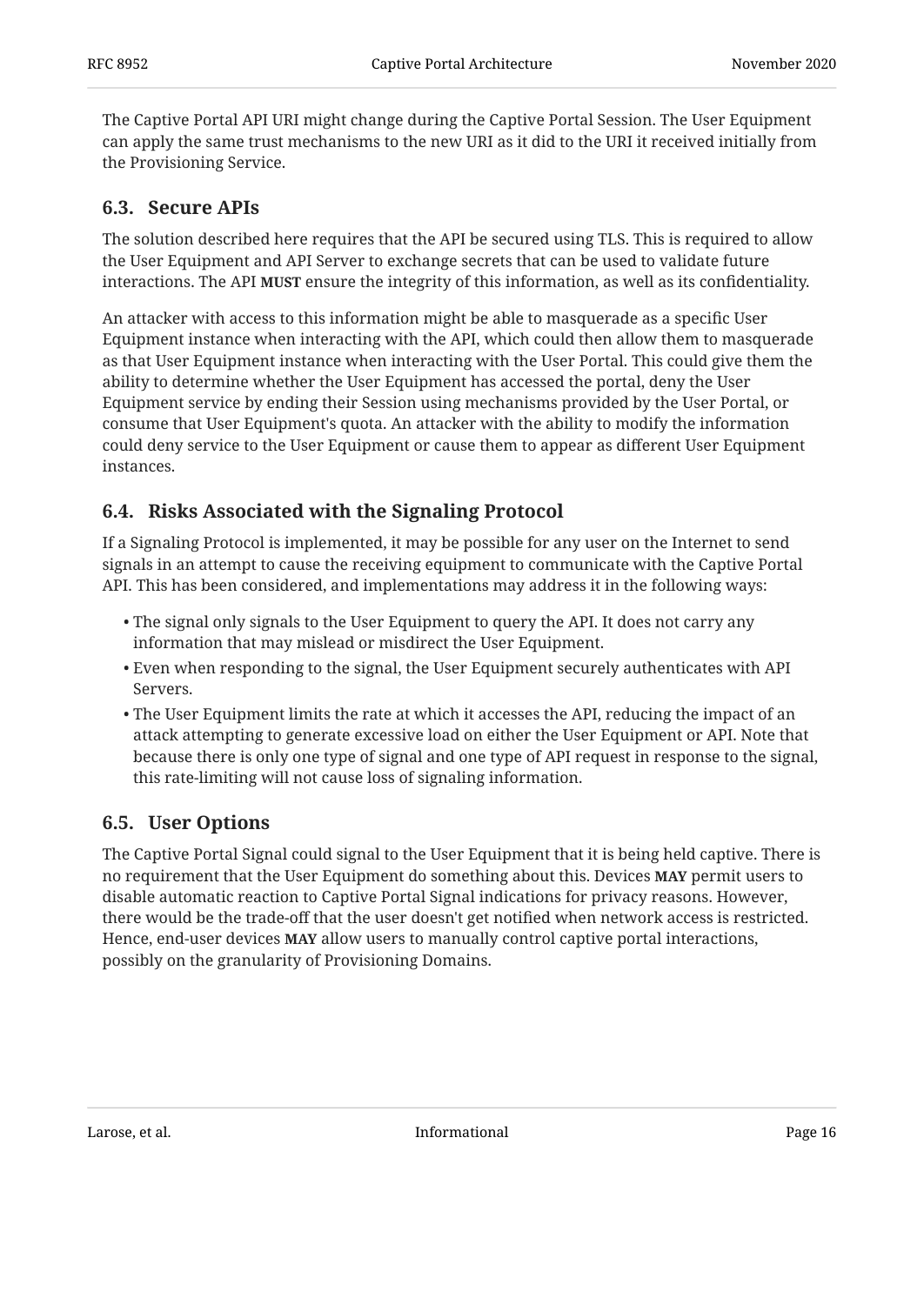#### <span id="page-16-0"></span>**[6.6. Privacy](#page-16-0)**

[Section 3](#page-9-0) describes a mechanism by which all components within the Captive Portal are designed to use the same identifier to uniquely identify the User Equipment. This identifier could be abused to track the user. Implementers and designers of Captive Portals should take care to ensure that identifiers, if stored, are stored securely. Likewise, if any component communicates the identifier over the network, it should ensure the confidentiality of the identifier on the wire by using encryption such as TLS.

There are benefits to choosing mutable anonymous identifiers. For example, User Equipment could cycle through multiple identifiers to help prevent long-term tracking. However, if the components of the network use an internal mapping to map the identity to a stable, long-term value in order to deal with changing identifiers, they need to treat that value as sensitive information; an attacker could use it to tie traffic back to the originating User Equipment, despite the User Equipment having changed identifiers.

## <span id="page-16-2"></span><span id="page-16-1"></span>**[7. References](#page-16-1)**

#### **[7.1. Normative References](#page-16-2)**

- <span id="page-16-5"></span>**[RFC2119]** Bradner, S., "Key words for use in RFCs to Indicate Requirement Levels", BCP 14, RFC 2119, DOI 10.17487/RFC2119, March 1997, <[https://www.rfc-editor.org/info/](https://www.rfc-editor.org/info/rfc2119) . [rfc2119>](https://www.rfc-editor.org/info/rfc2119)
- <span id="page-16-8"></span>**[RFC2818]** Rescorla, E., "HTTP Over TLS", RFC 2818, DOI 10.17487/RFC2818, May 2000, . [<https://www.rfc-editor.org/info/rfc2818](https://www.rfc-editor.org/info/rfc2818)>
- <span id="page-16-9"></span>**[RFC6125]** Saint-Andre, P. and J. Hodges, "Representation and Verification of Domain-Based , X.509 (PKIX) Certificates in the Context of Transport Layer Security (TLS)" RFC 6125, DOI 10.17487/RFC6125, March 2011, <[https://www.rfc-editor.org/info/](https://www.rfc-editor.org/info/rfc6125) . [rfc6125>](https://www.rfc-editor.org/info/rfc6125) Application Service Identity within Internet Public Key Infrastructure Using
- <span id="page-16-7"></span>**[RFC7556]** Anipko, D., Ed., "Multiple Provisioning Domain Architecture", RFC 7556, DOI 10.17487/RFC7556, June 2015, <https://www.rfc-editor.org/info/rfc7556>.
- <span id="page-16-6"></span>**[RFC8174]** Leiba, B., "Ambiguity of Uppercase vs Lowercase in RFC 2119 Key Words", BCP 14, RFC 8174, DOI 10.17487/RFC8174, May 2017, [<https://www.rfc-editor.org/info/](https://www.rfc-editor.org/info/rfc8174) . [rfc8174>](https://www.rfc-editor.org/info/rfc8174)
- <span id="page-16-4"></span>**[RFC8910]** Kumari, W. and E. Kline, "Captive-Portal Identification in DHCP and Router Advertisements (RAs)", RFC 8910, DOI 10.17487/RFC8910, September 2020, . [<https://www.rfc-editor.org/info/rfc8910](https://www.rfc-editor.org/info/rfc8910)>

#### <span id="page-16-3"></span>**[7.2. Informative References](#page-16-3)**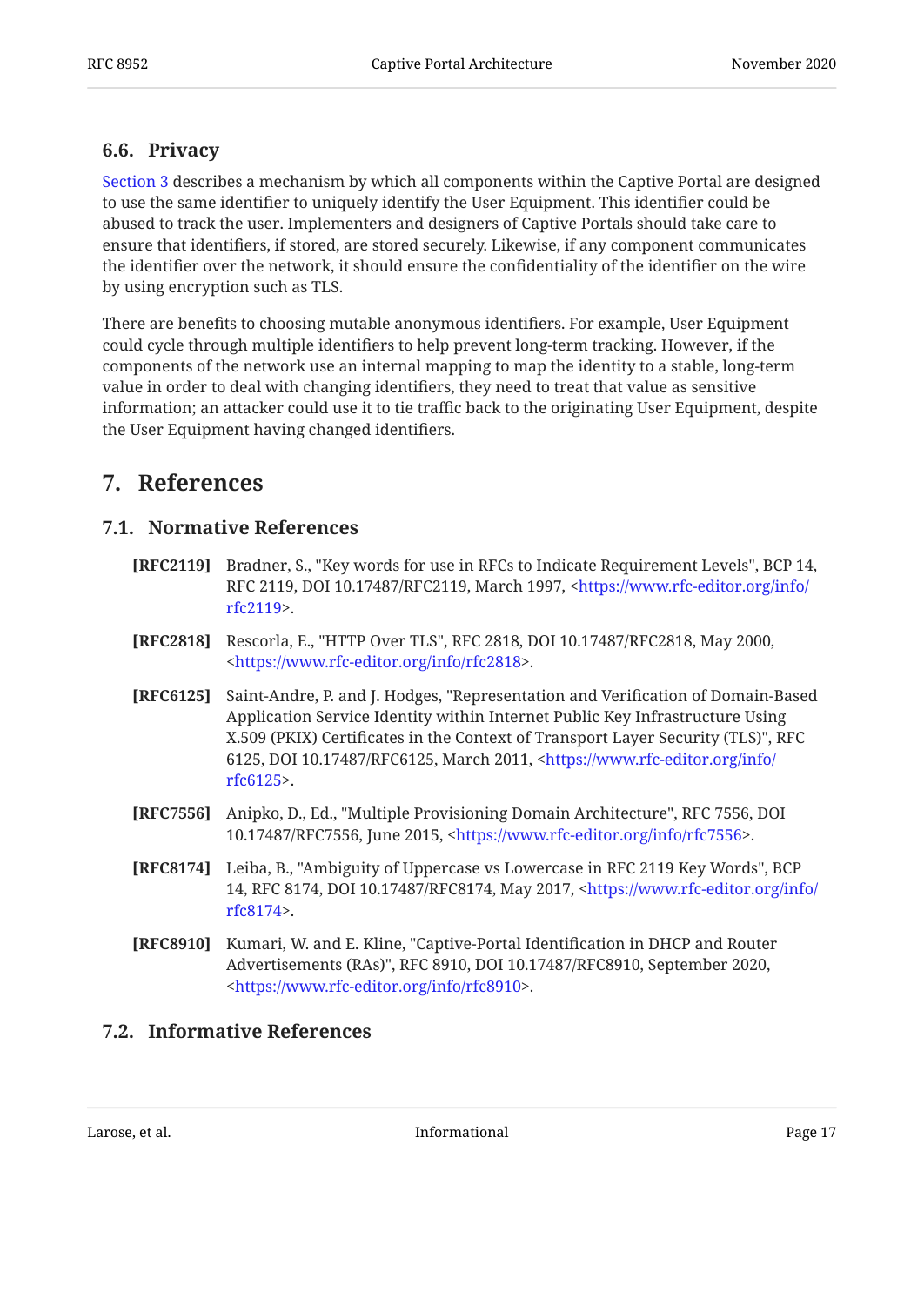<span id="page-17-3"></span>

| <b>[CAPPORT-PVD]</b> Pfister, P. and T. Pauly, "Using Provisioning Domains for Captive Portal |
|-----------------------------------------------------------------------------------------------|
| Discovery", Work in Progress, Internet-Draft, draft-pfister-capport-pvd-00, 30                |
| June 2018, <https: draft-pfister-capport-pvd-00="" html="" tools.ietf.org="">.</https:>       |

- <span id="page-17-2"></span>**[RFC3986]** , Berners-Lee, T., Fielding, R., and L. Masinter "Uniform Resource Identifier (URI): Generic Syntax", STD 66, RFC 3986, DOI 10.17487/RFC3986, January 2005, . [<https://www.rfc-editor.org/info/rfc3986](https://www.rfc-editor.org/info/rfc3986)>
- <span id="page-17-5"></span>**[RFC4213]** Nordmark, E. and R. Gilligan, "Basic Transition Mechanisms for IPv6 Hosts and Routers", RFC 4213, DOI 10.17487/RFC4213, October 2005, <[https://www.rfc-](https://www.rfc-editor.org/info/rfc4213). [editor.org/info/rfc4213>](https://www.rfc-editor.org/info/rfc4213)
- <span id="page-17-6"></span>**[RFC8499]** Hoffman, P., Sullivan, A., and K. Fujiwara, "DNS Terminology", BCP 219, RFC 8499, DOI 10.17487/RFC8499, January 2019, <[https://www.rfc-editor.org/info/](https://www.rfc-editor.org/info/rfc8499) . [rfc8499>](https://www.rfc-editor.org/info/rfc8499)
- <span id="page-17-4"></span>**[RFC8908]** Pauly, T., Ed. and D. Thakore, Ed., "Captive Portal API", RFC 8908, DOI 10.17487/ RFC8908, September 2020, <https://www.rfc-editor.org/info/rfc8908>.

# <span id="page-17-0"></span>**[Appendix A. Existing Captive Portal Detection](#page-17-0) [Implementations](#page-17-0)**

Operating systems and user applications may perform various tests when network connectivity is established to determine if the device is attached to a network with a captive portal present. A common method is to attempt to make an HTTP request to a known, vendor-hosted endpoint with a fixed response. Any other response is interpreted as a signal that a captive portal is present. This check is typically not secured with TLS, as a network with a captive portal may intercept the connection, leading to a host name mismatch. This has been referred to as a "canary" request because, like the canary in the coal mine, it can be the first sign that something is wrong.

Another test that can be performed is a DNS lookup to a known address with an expected answer. If the answer differs from the expected answer, the equipment detects that a captive portal is present. DNS queries over TCP or HTTPS are less likely to be modified than DNS queries over UDP due to the complexity of implementation.

The different tests may produce different conclusions, varying by whether or not the implementation treats both TCP and UDP traffic and by which types of DNS are intercepted.

Malicious or misconfigured networks with a captive portal present may not intercept these canary requests and choose to pass them through or decide to impersonate, leading to the device having a false negative.

# <span id="page-17-1"></span>**[Acknowledgments](#page-17-1)**

The authors thank Lorenzo Colitti for providing the majority of the content for the Captive Portal Signal requirements.